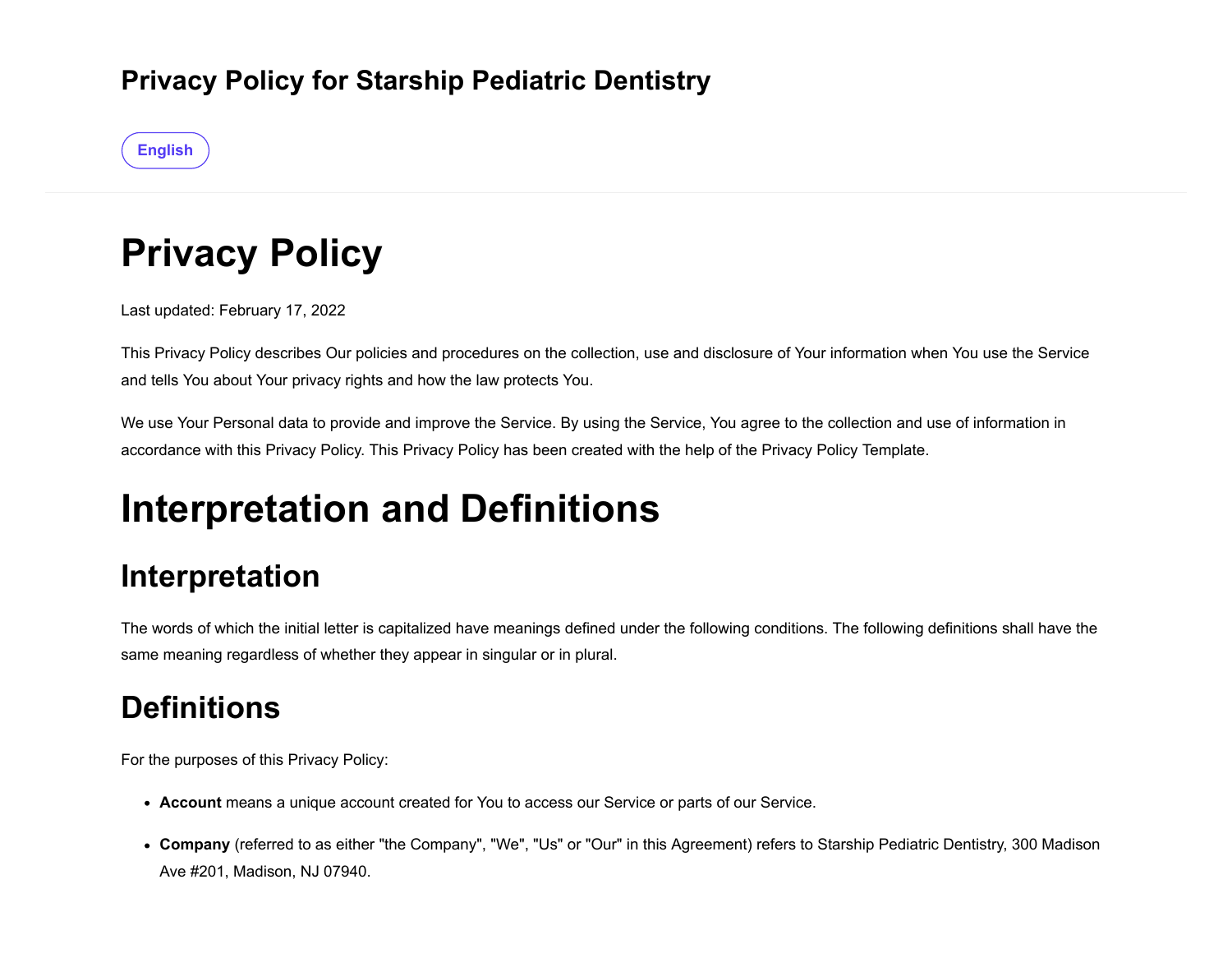- **Cookies** are small files that are placed on Your computer, mobile device or any other device by a website, containing the details of Your browsing history on that website among its many uses.
- **Country** refers to: New Jersey, United States
- **Device** means any device that can access the Service such as a computer, a cellphone or a digital tablet.
- **Personal Data** is any information that relates to an identified or identifiable individual.
- **Service** refers to the Website.
- **Service Provider** means any natural or legal person who processes the data on behalf of the Company. It refers to third-party companies or individuals employed by the Company to facilitate the Service, to provide the Service on behalf of the Company, to perform services related to the Service or to assist the Company in analyzing how the Service is used.
- **Usage Data** refers to data collected automatically, either generated by the use of the Service or from the Service infrastructure itself (for example, the duration of a page visit).
- **Website** refers to Starship Pediatric Dentistry, accessible from <https://starshippediatricdentistry.com/>
- **You** means the individual accessing or using the Service, or the company, or other legal entity on behalf of which such individual is accessing or using the Service, as applicable.

# **Collecting and Using Your Personal Data**

## **Types of Data Collected**

#### **Personal Data**

While using Our Service, We may ask You to provide Us with certain personally identifiable information that can be used to contact or identify You. Personally identifiable information may include, but is not limited to:

- Email address
- First name and last name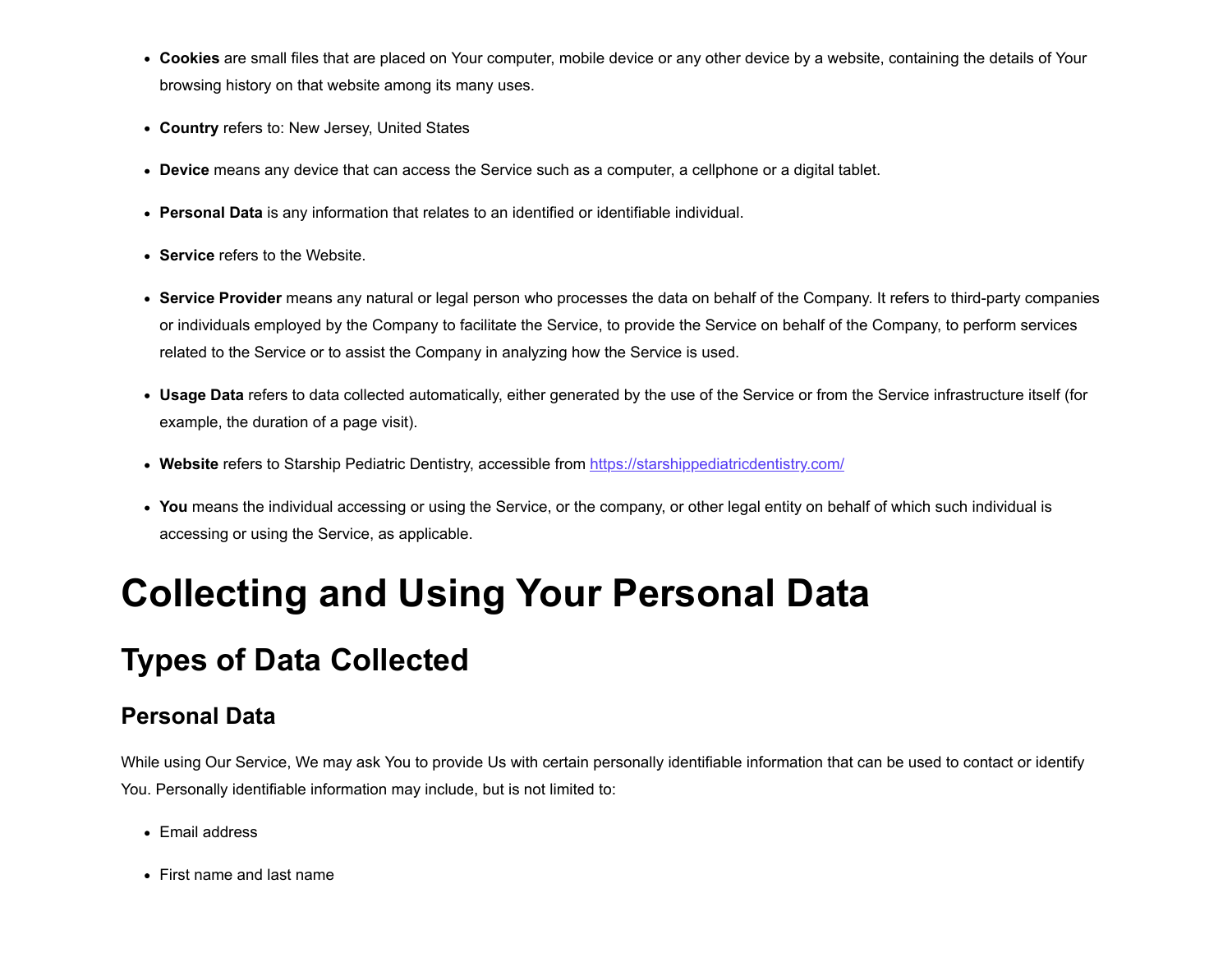- Phone number
- Address, State, Province, ZIP/Postal code, City
- Usage Data

#### **Usage Data**

Usage Data is collected automatically when using the Service.

Usage Data may include information such as Your Device's Internet Protocol address (e.g. IP address), browser type, browser version, the pages of our Service that You visit, the time and date of Your visit, the time spent on those pages, unique device identifiers and other diagnostic data.

When You access the Service by or through a mobile device, We may collect certain information automatically, including, but not limited to, the type of mobile device You use, Your mobile device unique ID, the IP address of Your mobile device, Your mobile operating system, the type of mobile Internet browser You use, unique device identifiers and other diagnostic data.

We may also collect information that Your browser sends whenever You visit our Service or when You access the Service by or through a mobile device.

#### **Tracking Technologies and Cookies**

We use Cookies and similar tracking technologies to track the activity on Our Service and store certain information. Tracking technologies used are beacons, tags, and scripts to collect and track information and to improve and analyze Our Service. The technologies We use may include:

- **Cookies or Browser Cookies.** A cookie is a small file placed on Your Device. You can instruct Your browser to refuse all Cookies or to indicate when a Cookie is being sent. However, if You do not accept Cookies, You may not be able to use some parts of our Service. Unless you have adjusted Your browser setting so that it will refuse Cookies, our Service may use Cookies.
- **Flash Cookies.** Certain features of our Service may use local stored objects (or Flash Cookies) to collect and store information about Your preferences or Your activity on our Service. Flash Cookies are not managed by the same browser settings as those used for Browser Cookies. For more information on how You can delete Flash Cookies, please read "Where can I change the settings for disabling, or [deleting local shared objects?" available at https://helpx.adobe.com/flash-player/kb/disable-local-shared-objects](https://helpx.adobe.com/flash-player/kb/disable-local-shared-objects-flash.html#main_Where_can_I_change_the_settings_for_disabling__or_deleting_local_shared_objects_)flash.html#main\_Where\_can\_I\_change\_the\_settings\_for\_disabling\_\_or\_deleting\_local\_shared\_objects\_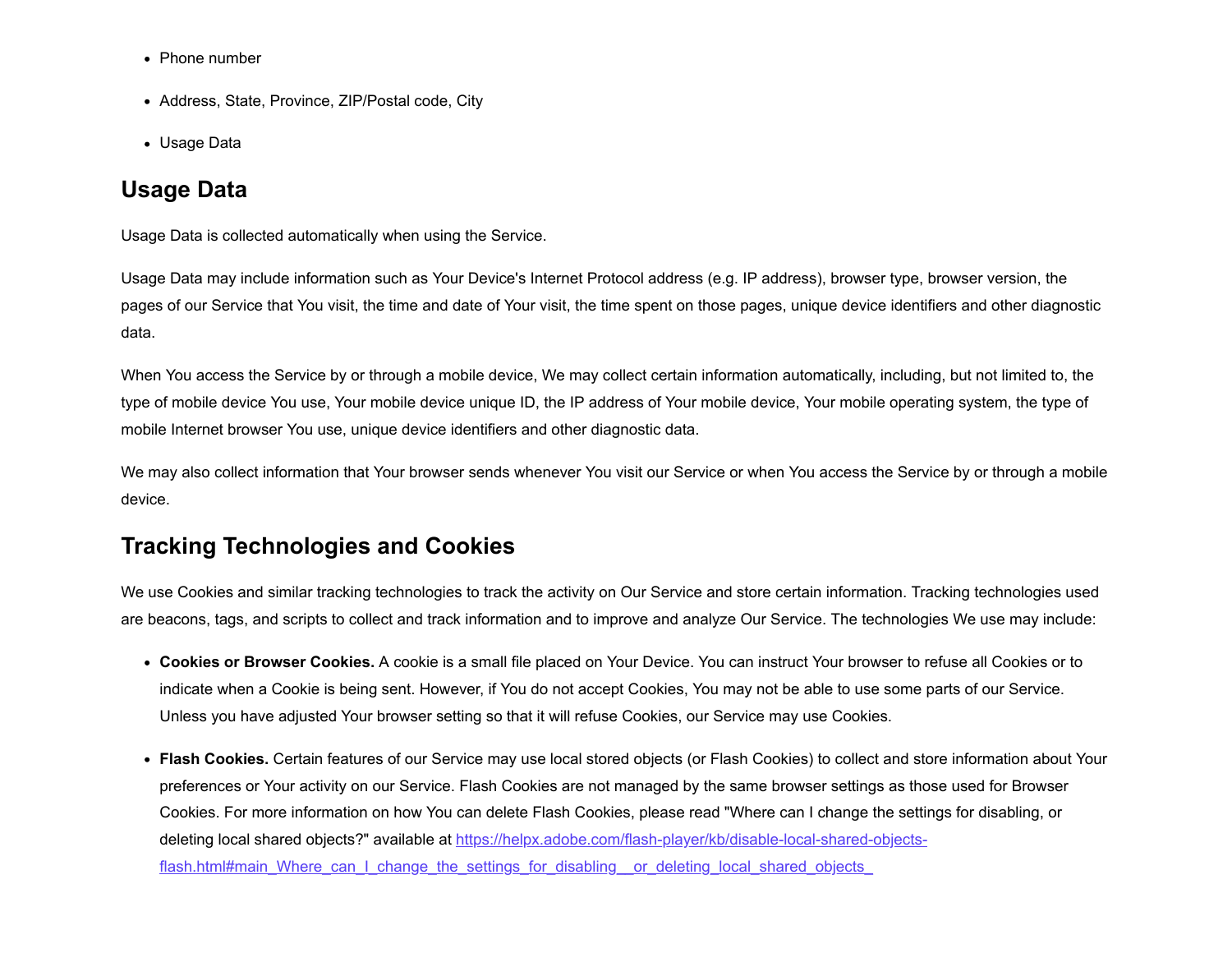**Web Beacons.** Certain sections of our Service and our emails may contain small electronic files known as web beacons (also referred to as clear gifs, pixel tags, and single-pixel gifs) that permit the Company, for example, to count users who have visited those pages or opened an email and for other related website statistics (for example, recording the popularity of a certain section and verifying system and server integrity).

Cookies can be "Persistent" or "Session" Cookies. Persistent Cookies remain on Your personal computer or mobile device when You go offline, while Session Cookies are deleted as soon as You close Your web browser. Learn more about cookies: [Use of Cookies by Free Privacy Policy](https://www.freeprivacypolicy.com/blog/sample-privacy-policy-template/#Use_Of_Cookies_And_Tracking).

We use both Session and Persistent Cookies for the purposes set out below:

#### **Necessary / Essential Cookies**

Type: Session Cookies

Administered by: Us

Purpose: These Cookies are essential to provide You with services available through the Website and to enable You to use some of its features. They help to authenticate users and prevent fraudulent use of user accounts. Without these Cookies, the services that You have asked for cannot be provided, and We only use these Cookies to provide You with those services.

#### **Cookies Policy / Notice Acceptance Cookies**

Type: Persistent Cookies

Administered by: Us

Purpose: These Cookies identify if users have accepted the use of cookies on the Website.

#### **Functionality Cookies**

Type: Persistent Cookies

#### Administered by: Us

Purpose: These Cookies allow us to remember choices You make when You use the Website, such as remembering your login details or language preference. The purpose of these Cookies is to provide You with a more personal experience and to avoid You having to re-enter your preferences every time You use the Website.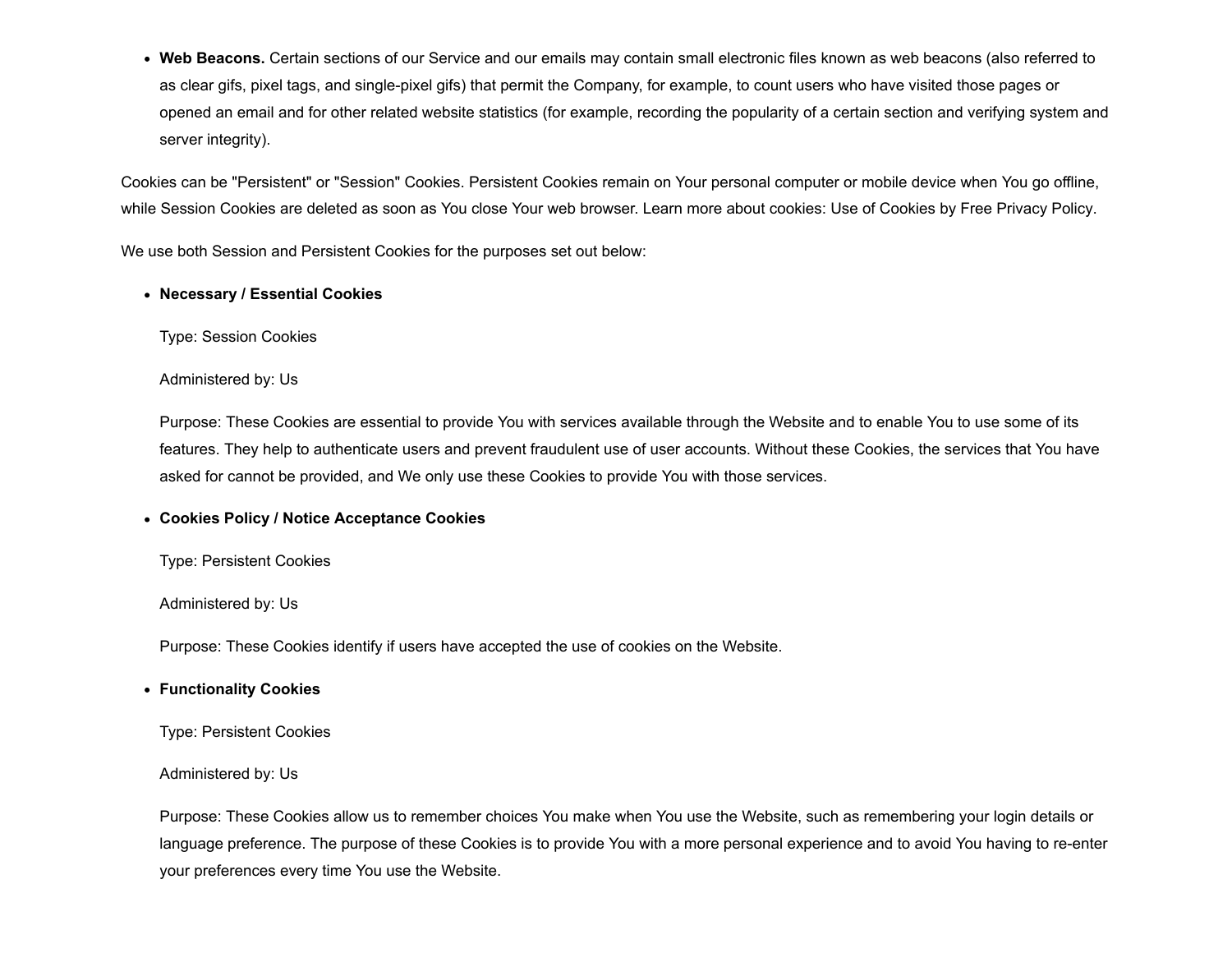For more information about the cookies we use and your choices regarding cookies, please visit our Cookies Policy or the Cookies section of our Privacy Policy.

## **Use of Your Personal Data**

The Company may use Personal Data for the following purposes:

- **To provide and maintain our Service**, including to monitor the usage of our Service.
- **To manage Your Account:** to manage Your registration as a user of the Service. The Personal Data You provide can give You access to different functionalities of the Service that are available to You as a registered user.
- **For the performance of a contract:** the development, compliance and undertaking of the purchase contract for the products, items or services You have purchased or of any other contract with Us through the Service.
- **To contact You:** To contact You by email, telephone calls, SMS, or other equivalent forms of electronic communication, such as a mobile application's push notifications regarding updates or informative communications related to the functionalities, products or contracted services, including the security updates, when necessary or reasonable for their implementation.
- **To provide You** with news, special offers and general information about other goods, services and events which we offer that are similar to those that you have already purchased or enquired about unless You have opted not to receive such information.
- **To manage Your requests:** To attend and manage Your requests to Us.
- **For business transfers:** We may use Your information to evaluate or conduct a merger, divestiture, restructuring, reorganization, dissolution, or other sale or transfer of some or all of Our assets, whether as a going concern or as part of bankruptcy, liquidation, or similar proceeding, in which Personal Data held by Us about our Service users is among the assets transferred.
- **For other purposes**: We may use Your information for other purposes, such as data analysis, identifying usage trends, determining the effectiveness of our promotional campaigns and to evaluate and improve our Service, products, services, marketing and your experience.

We may share Your personal information in the following situations:

**With Service Providers:** We may share Your personal information with Service Providers to monitor and analyze the use of our Service, to contact You.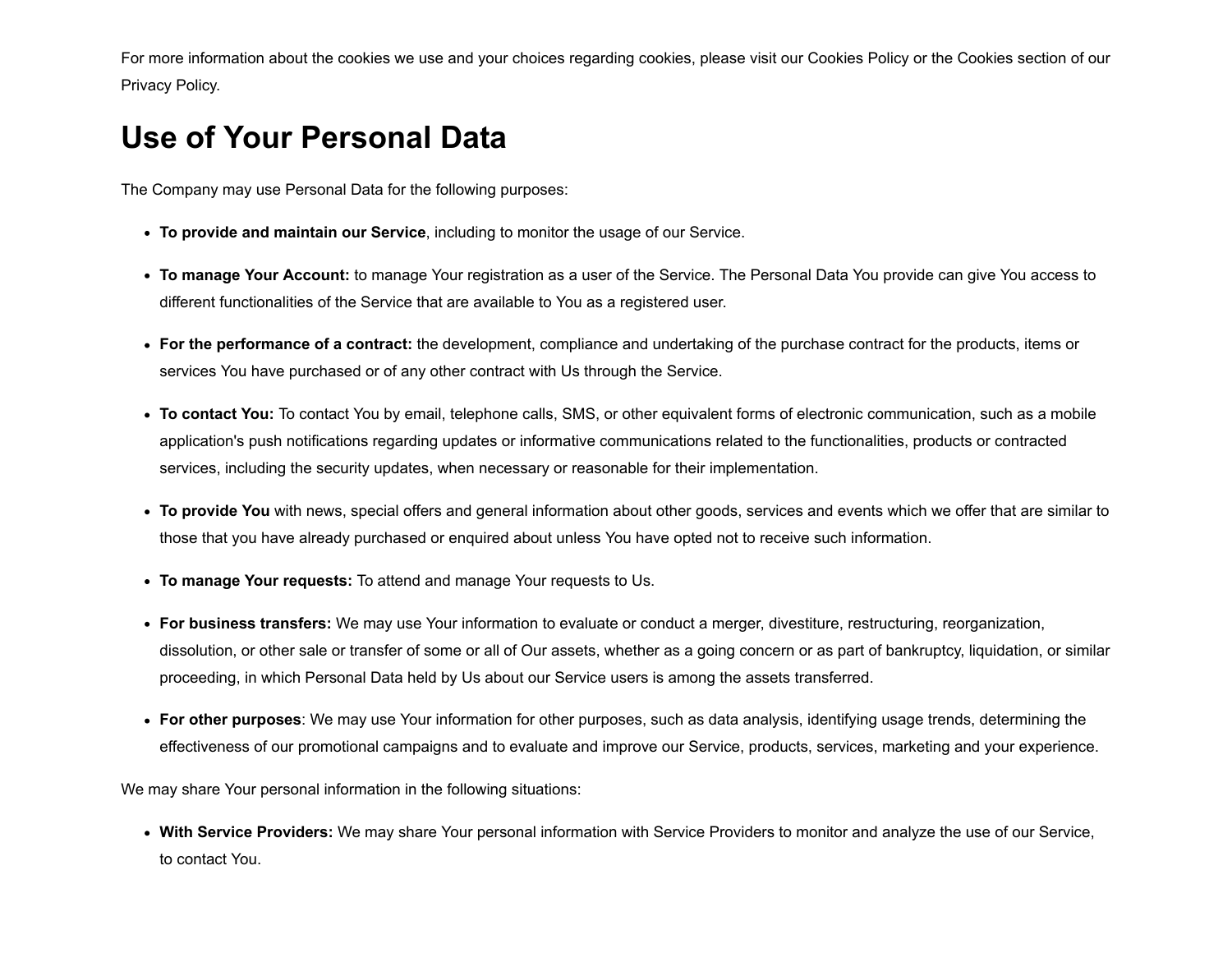- **For business transfers:** We may share or transfer Your personal information in connection with, or during negotiations of, any merger, sale of Company assets, financing, or acquisition of all or a portion of Our business to another company.
- **With Affiliates:** We may share Your information with Our affiliates, in which case we will require those affiliates to honor this Privacy Policy. Affiliates include Our parent company and any other subsidiaries, joint venture partners or other companies that We control or that are under common control with Us.
- **With business partners:** We may share Your information with Our business partners to offer You certain products, services or promotions.
- **With other users:** when You share personal information or otherwise interact in the public areas with other users, such information may be viewed by all users and may be publicly distributed outside.
- **With Your consent**: We may disclose Your personal information for any other purpose with Your consent.

### **Retention of Your Personal Data**

The Company will retain Your Personal Data only for as long as is necessary for the purposes set out in this Privacy Policy. We will retain and use Your Personal Data to the extent necessary to comply with our legal obligations (for example, if we are required to retain your data to comply with applicable laws), resolve disputes, and enforce our legal agreements and policies.

The Company will also retain Usage Data for internal analysis purposes. Usage Data is generally retained for a shorter period of time, except when this data is used to strengthen the security or to improve the functionality of Our Service, or We are legally obligated to retain this data for longer time periods.

## **Transfer of Your Personal Data**

Your information, including Personal Data, is processed at the Company's operating offices and in any other places where the parties involved in the processing are located. It means that this information may be transferred to — and maintained on — computers located outside of Your state, province, country or other governmental jurisdiction where the data protection laws may differ than those from Your jurisdiction.

Your consent to this Privacy Policy followed by Your submission of such information represents Your agreement to that transfer.

The Company will take all steps reasonably necessary to ensure that Your data is treated securely and in accordance with this Privacy Policy and no transfer of Your Personal Data will take place to an organization or a country unless there are adequate controls in place including the security of Your data and other personal information.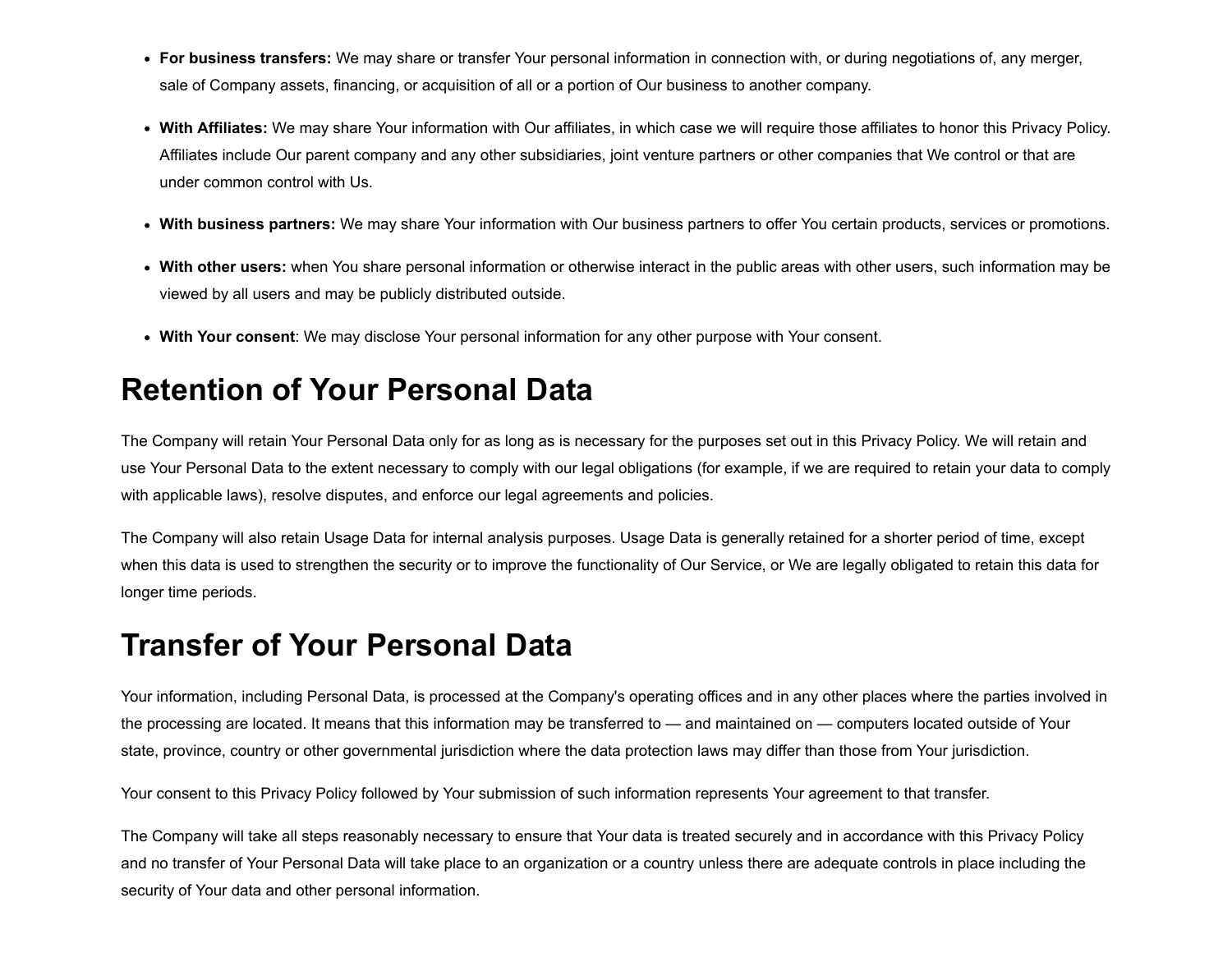## **Disclosure of Your Personal Data**

#### **Business Transactions**

If the Company is involved in a merger, acquisition or asset sale, Your Personal Data may be transferred. We will provide notice before Your Personal Data is transferred and becomes subject to a different Privacy Policy.

### **Law enforcement**

Under certain circumstances, the Company may be required to disclose Your Personal Data if required to do so by law or in response to valid requests by public authorities (e.g. a court or a government agency).

### **Other legal requirements**

The Company may disclose Your Personal Data in the good faith belief that such action is necessary to:

- Comply with a legal obligation
- Protect and defend the rights or property of the Company
- Prevent or investigate possible wrongdoing in connection with the Service
- Protect the personal safety of Users of the Service or the public
- Protect against legal liability

## **Security of Your Personal Data**

The security of Your Personal Data is important to Us, but remember that no method of transmission over the Internet, or method of electronic storage is 100% secure. While We strive to use commercially acceptable means to protect Your Personal Data, We cannot guarantee its absolute security.

# **Children's Privacy**